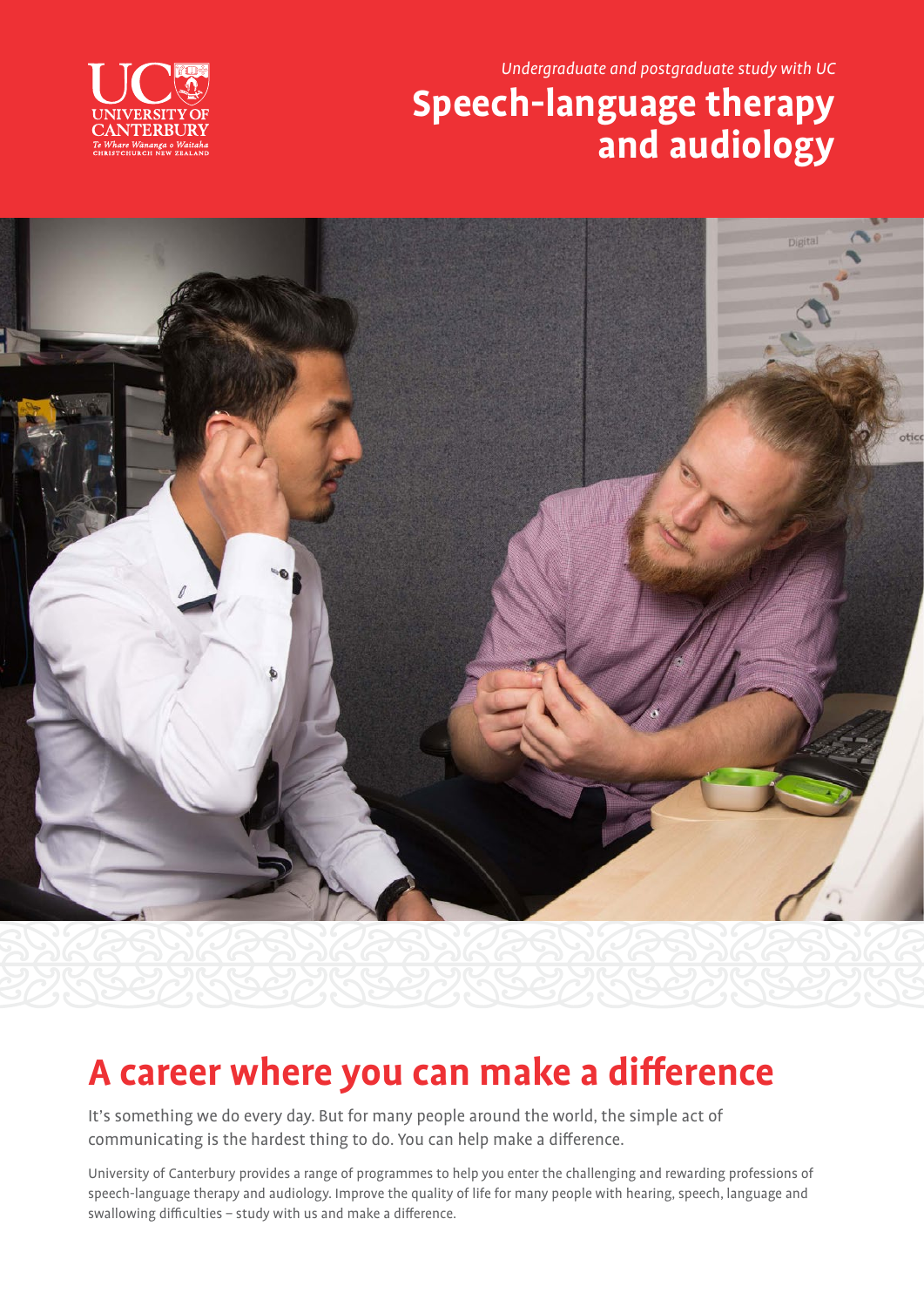

### **Help people find their voice**

All over the world there are people struggling to communicate. This can be for many reasons – stroke, injury, developmental delays, illness or even lack of confidence. Speech-language therapists and audiologists help people recover, regain confidence and reclaim their lives.

### **What is speech-language therapy?**

Speech-language therapy is the treatment, support and care of people who have difficulties with communication or swallowing. This may include difficulties with speech, language and cognition (thought processes), or physical processes.

### **What is audiology?**

Audiology is the scientific study of hearing, and hearing disorders. Audiologists are highly trained professionals dedicated to the assessment, diagnosis and non-medical management of hearing and balance function.

### **Who needs it?**

Communication difficulties can affect all types of people of any age and background – from new-born babies to the elderly. Speech-language therapy and audiology benefit people with autism, stuttering, or those who have suffered hearing loss, stroke, brain injury, or cancer.

### **Is this career for me?**

If you are caring, patient, and enjoy helping people, then the answer is yes, you would definitely make a good speech-language therapist or audiologist. It helps if you are also interested in medicine and understanding how the human body works.



### **Stroke is the major cause of disability globally**

Around 30 percent of people suffer loss of language (aphasia) after a stroke. Speech therapy is the most common treatment for aphasia.

### **Over 5% of people worldwide have disabling hearing loss**

Early identification and treatment can make a big difference to their quality of life.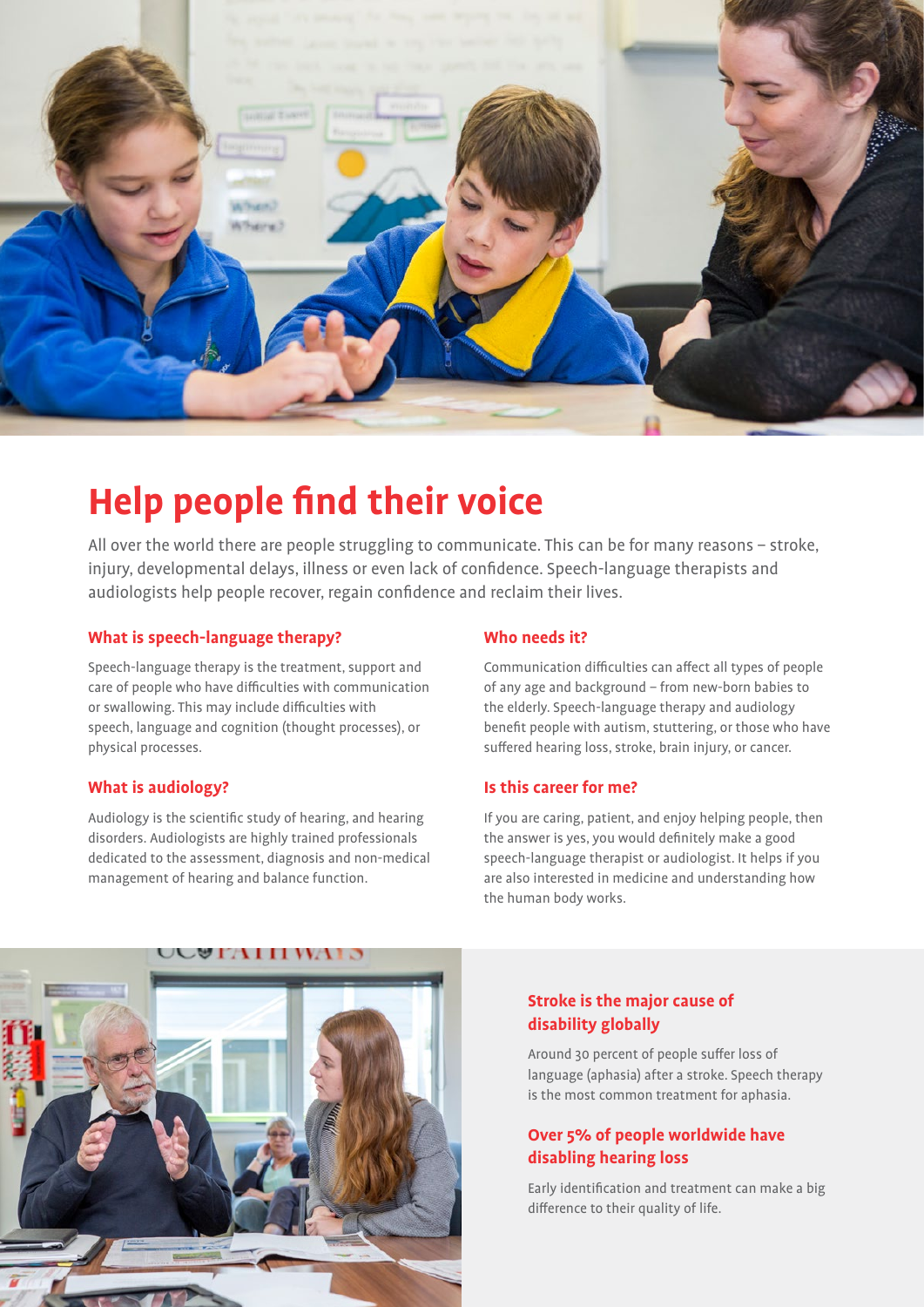## **A career with options**

A speech-language or audiology qualification from UC is the beginning of a worthwhile and inspiring career in the healthcare sector.

### **Where can it take me?**

Our graduates are in demand and highly employable both in New Zealand and overseas. They go on to work in hospitals, schools and private clinics. Some of our graduates now have their own private practices, while others are working in research labs, and designing and developing new speech-language or hearing technologies.

### **You could:**

- work in hospitals, schools and private clinics
- own your own private practice
- develop new technologies
- undertake important research

### **Real-world experience**

Study with us and gain first-hand experience in a real-world environment. You'll get to work directly with clients and alongside top clinicians and researchers at our on-site clinics and research centres, in schools, hospitals and more.

#### **Our research centres and clinics:**

- Swallowing Rehabilitation Research Laboratory
- Speech Production-Perception Lab
- Rose Centre for Stroke Recovery Research
- Child Language Centre Te Reo o te Tamaiti
- University of Canterbury Speech and Hearing Clinic

We're also affiliated to the New Zealand Brain Research Institute and the New Zealand Institute of Language, Brain and Behaviour.

### **What we offer**

We offer undergraduate and postgraduate degrees in speech-language pathology, and postgraduate degrees in audiology. Our degrees are very hands-on, with a good balance of theory and practical work.

During your studies you'll get to work with people of all ages at clinics in New Zealand or overseas. You'll graduate with skills and knowledge that can change lives.

| <b>Our degrees</b>                                                   | <b>Entry requirements include</b>                                | <b>Start date</b> | Length of study | Level of study | <b>Career options</b>                           |
|----------------------------------------------------------------------|------------------------------------------------------------------|-------------------|-----------------|----------------|-------------------------------------------------|
| <b>Bachelor of Speech and</b><br>Language Pathology<br>with Honours* | University entrance or<br>equivalent<br>English proficiency      | February          | 4 years         | Undergraduate  | Practise as a speech-<br>language therapist     |
| Master of Speech and<br>Language Pathology*                          | Prior degree<br>English proficiency                              | February          | 2 years         | Postgraduate   | Practise as a speech-<br>language therapist     |
| Master of Science in Speech<br>and Language Sciences                 | Prior speech therapy/<br>pathology degree<br>English proficiency | February          | 1 year          | Postgraduate   | PhD and research pathways                       |
| Master of Audiology**                                                | Prior degree<br>English proficiency                              | February          | 2 years         | Postgraduate   | Practise as an audiologist<br>or go on to a PhD |
| Doctor of Philosophy (PhD)                                           | Prior degree<br>English proficiency<br>Research potential        | Any               | 3 years         | Postgraduate   | Academic and research<br>careers                |

\*accredited by the New Zealand Speech-Language Therapists Association \*\* endorsed by the New Zealand Audiological Society Find out more about our degree programmes and full entry details: www.canterbury.ac.nz/study/subjects/speech-and-language-pathology/